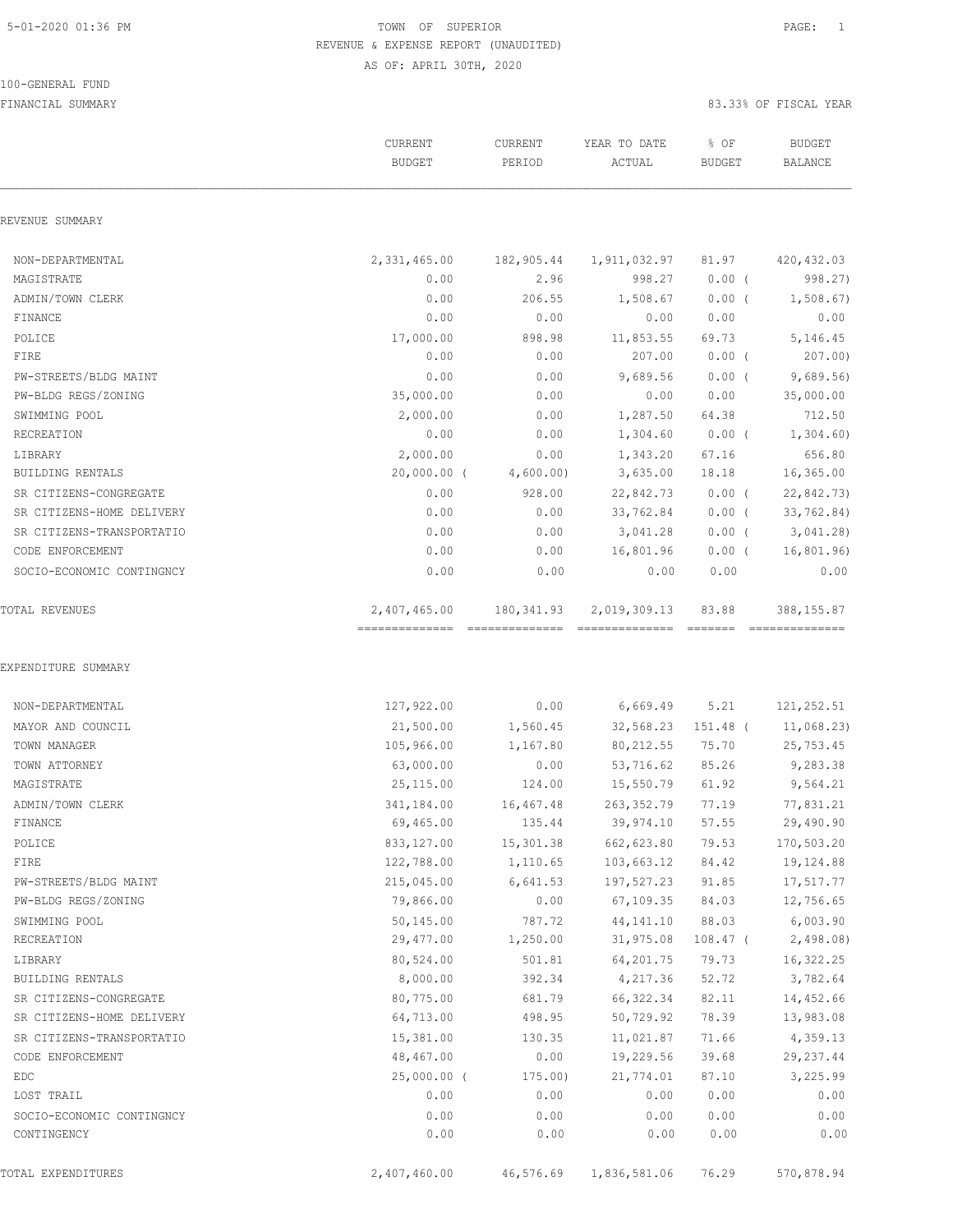| I<br>× |  |
|--------|--|
|--------|--|

100-GENERAL FUND

|                                    | CURRENT<br>BUDGET | CURRENT<br>PERIOD | YEAR TO DATE<br>ACTUAL | % OF<br><b>BUDGET</b> | BUDGET<br>BALANCE |
|------------------------------------|-------------------|-------------------|------------------------|-----------------------|-------------------|
|                                    |                   |                   |                        |                       |                   |
| REVENUES OVER/(UNDER) EXPENDITURES | 5.00              | 133,765.24        | 182,728.07             |                       | 182,723.07)       |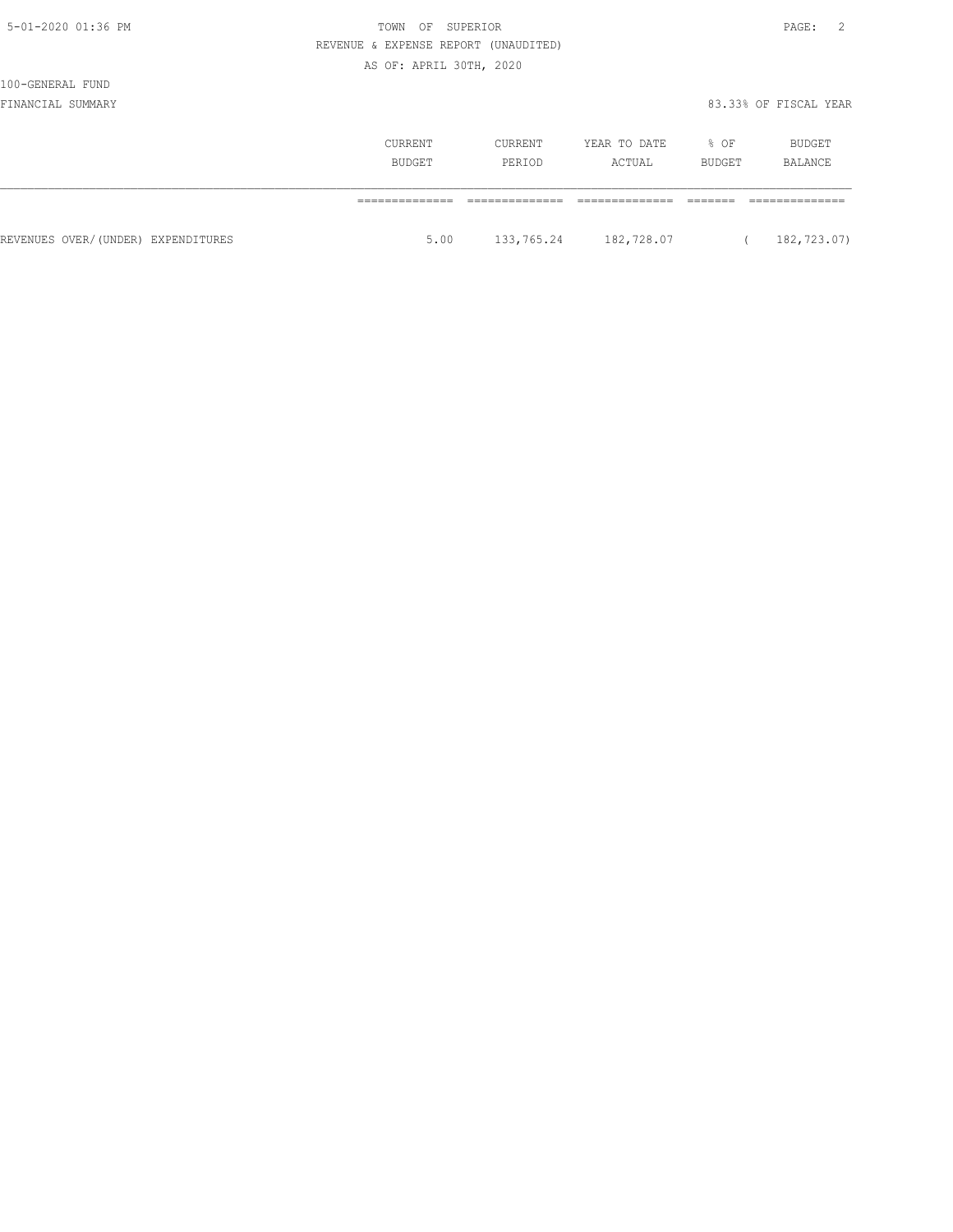|                                    | CURRENT<br><b>BUDGET</b> | CURRENT<br>PERIOD | YEAR TO DATE<br>ACTUAL                 | % OF<br><b>BUDGET</b> | <b>BUDGET</b><br><b>BALANCE</b> |
|------------------------------------|--------------------------|-------------------|----------------------------------------|-----------------------|---------------------------------|
| REVENUE SUMMARY                    |                          |                   |                                        |                       |                                 |
| NON-DEPARTMENTAL                   | 17,481.00                | 780.00            | 5,310.00 30.38                         |                       | 12,171.00                       |
| TOTAL REVENUES                     | 17,481.00                | 780.00            | 5,310.00<br>==============             | 30.38                 | 12,171.00                       |
| EXPENDITURE SUMMARY                |                          |                   |                                        |                       |                                 |
| NON-DEPARTMENTAL                   | 17,481.00                |                   | 2,094.36 36,567.37 209.18 ( 19,086.37) |                       |                                 |
| TOTAL EXPENDITURES                 | 17,481.00                | 2,094.36          | 36,567.37 209.18 (                     |                       | 19,086.37)                      |
| REVENUES OVER/(UNDER) EXPENDITURES |                          |                   | $0.00$ ( $1,314.36$ ) ( $31,257.37$ )  |                       | 31,257.37                       |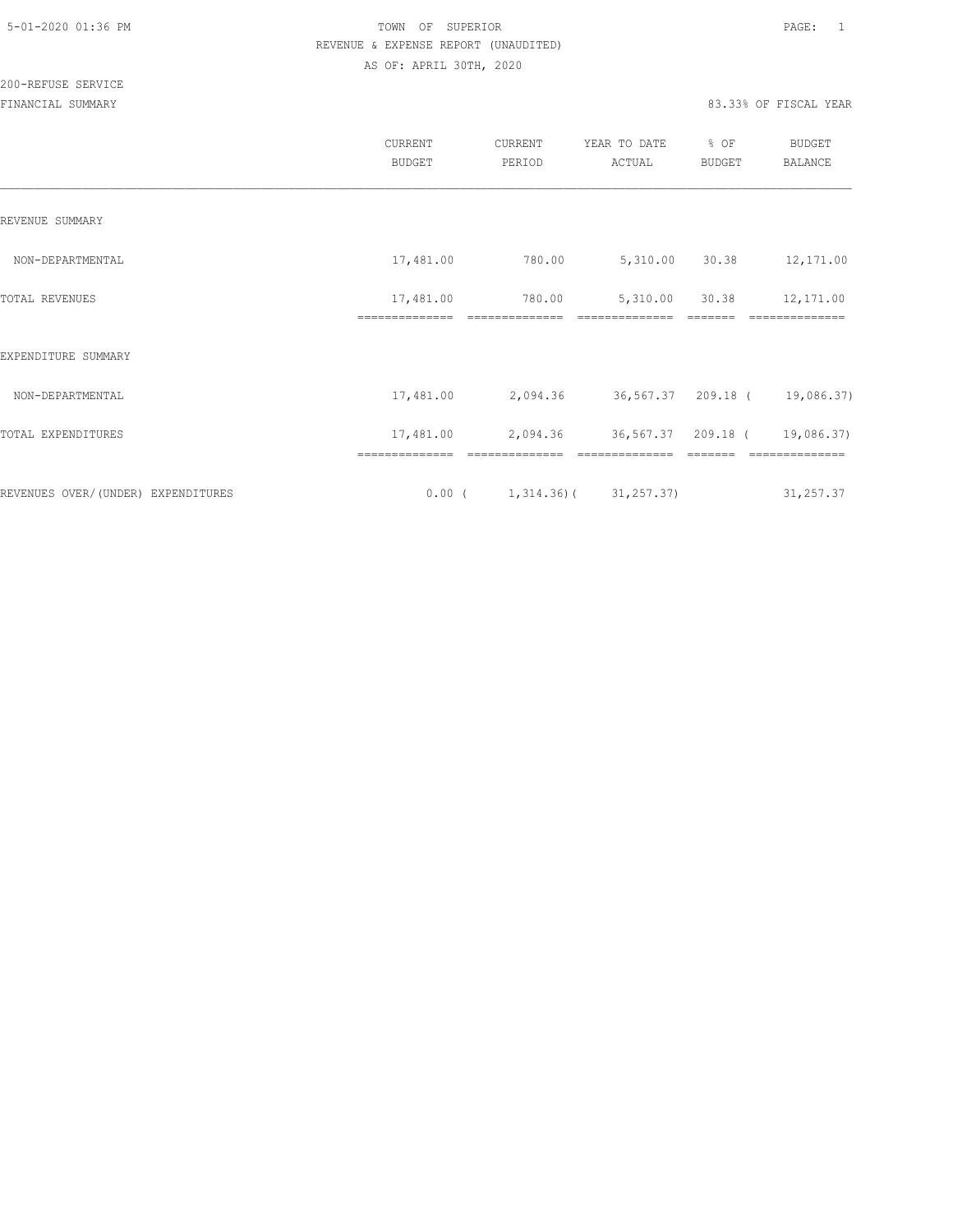#### 210-SEWER

|                                     | CURRENT<br><b>BUDGET</b> | CURRENT<br>PERIOD | YEAR TO DATE<br>ACTUAL | % OF<br>BUDGET | <b>BUDGET</b><br>BALANCE |
|-------------------------------------|--------------------------|-------------------|------------------------|----------------|--------------------------|
| REVENUE SUMMARY                     |                          |                   |                        |                |                          |
| NON-DEPARTMENTAL                    | 425,622.00               | 33,992.00         | 334, 342.93 78.55      |                | 91,279.07                |
| TOTAL REVENUES                      | 425,622.00               | 33,992.00         | 334,342.93             | 78.55          | 91,279.07                |
| EXPENDITURE SUMMARY                 |                          |                   |                        |                |                          |
| NON-DEPARTMENTAL                    | 425,622.00               | 8,008.38          | 266,406.56 62.59       |                | 159,215.44               |
| TOTAL EXPENDITURES                  | 425,622.00               | 8,008.38          | 266,406.56             | 62.59          | 159,215.44               |
|                                     |                          |                   |                        |                |                          |
| REVENUES OVER/ (UNDER) EXPENDITURES | 0.00                     | 25,983.62         | 67,936.37              | $\sqrt{2}$     | 67, 936.37               |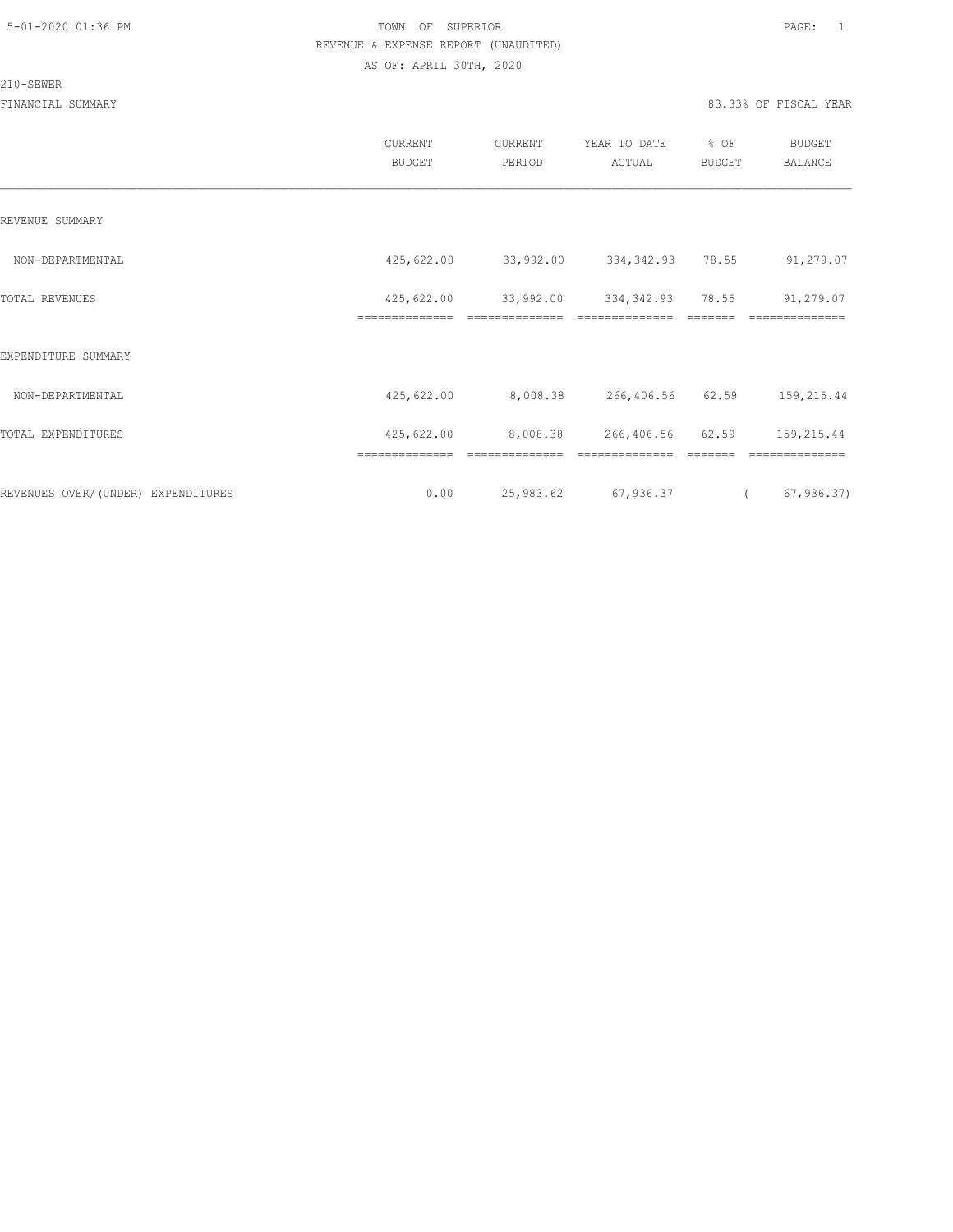#### 220-AMBULANCE

|                                    | CURRENT<br><b>BUDGET</b>     | CURRENT<br>PERIOD            | YEAR TO DATE<br>ACTUAL   | % OF<br><b>BUDGET</b> | <b>BUDGET</b><br>BALANCE |
|------------------------------------|------------------------------|------------------------------|--------------------------|-----------------------|--------------------------|
| REVENUE SUMMARY                    |                              |                              |                          |                       |                          |
| NON-DEPARTMENTAL                   | 470,333.00                   | 23,019.63                    | 292,313.78 62.15         |                       | 178,019.22               |
| TOTAL REVENUES                     | 470,333.00<br>============== | 23,019.63                    | 292,313.78 62.15         |                       | 178,019.22               |
| EXPENDITURE SUMMARY                |                              |                              |                          |                       |                          |
| NON-DEPARTMENTAL                   | 470,333.00                   | 11,176.88                    | 349,215.70 74.25         |                       | 121, 117.30              |
| TOTAL EXPENDITURES                 | 470,333.00                   | 11, 176.88 349, 215.70 74.25 |                          |                       | 121, 117.30              |
|                                    |                              |                              |                          |                       |                          |
| REVENUES OVER/(UNDER) EXPENDITURES | 0.00                         |                              | $11,842.75$ ( 56,901.92) |                       | 56,901.92                |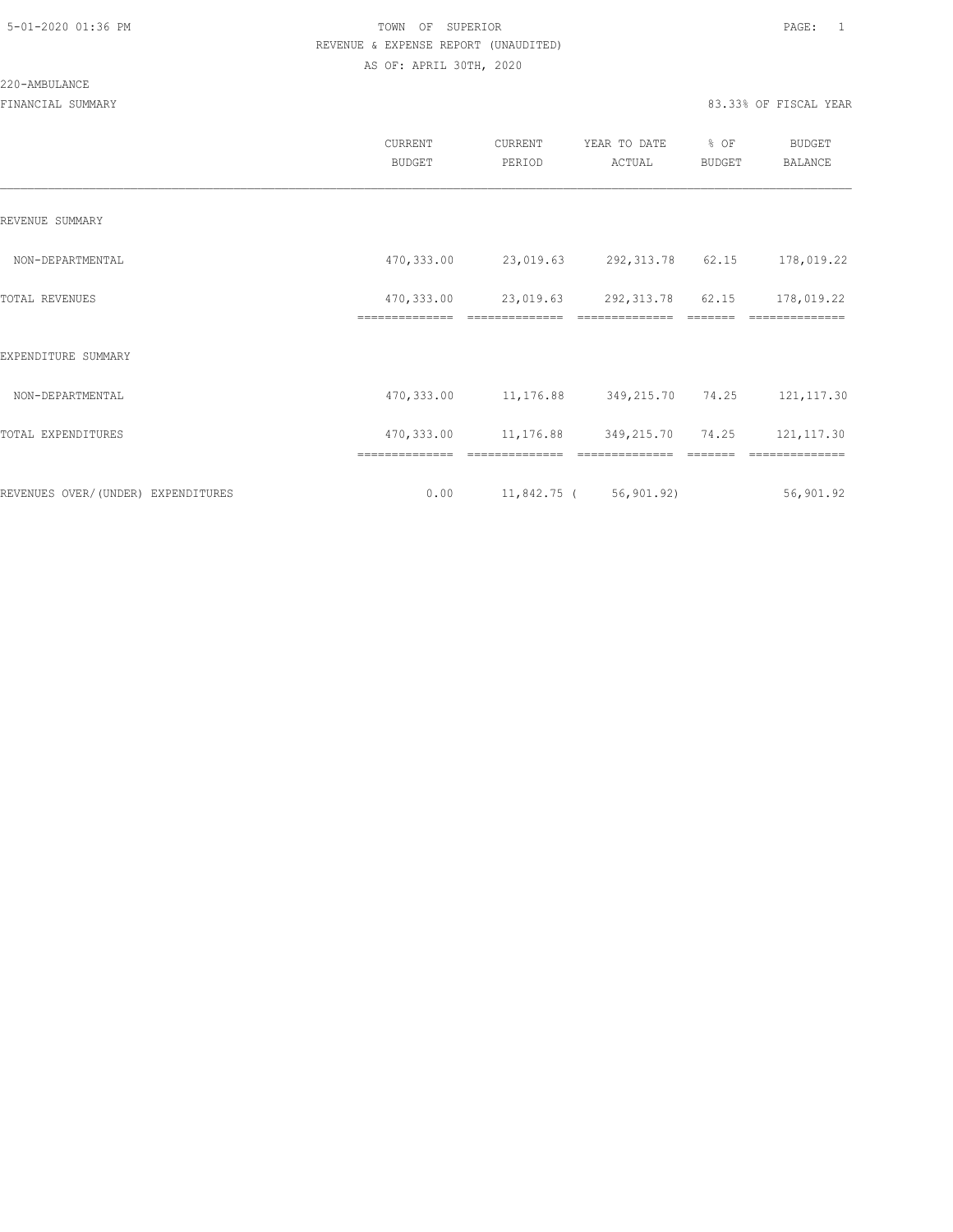#### 230-CEMETARY

|                                     | CURRENT<br><b>BUDGET</b> | CURRENT<br>PERIOD | YEAR TO DATE<br>ACTUAL | % OF<br>BUDGET | BUDGET<br>BALANCE |
|-------------------------------------|--------------------------|-------------------|------------------------|----------------|-------------------|
| REVENUE SUMMARY                     |                          |                   |                        |                |                   |
| NON-DEPARTMENTAL                    | 27,985.00                | 1,800.00          | 20,075.00 71.73        |                | 7,910.00          |
| TOTAL REVENUES                      | 27,985.00                | 1,800.00          | 20,075.00              | 71.73          | 7,910.00          |
| EXPENDITURE SUMMARY                 |                          |                   |                        |                |                   |
| NON-DEPARTMENTAL                    | 27,985.00                | 1,463.81          | 12,425.75 44.40        |                | 15,559.25         |
| TOTAL EXPENDITURES                  | 27,985.00                | 1,463.81          | 12,425.75              | 44.40          | 15,559.25         |
|                                     | ==============           | ==============    |                        |                | ==============    |
| REVENUES OVER/ (UNDER) EXPENDITURES | 0.00                     | 336.19            | 7,649.25               |                | 7,649.25)         |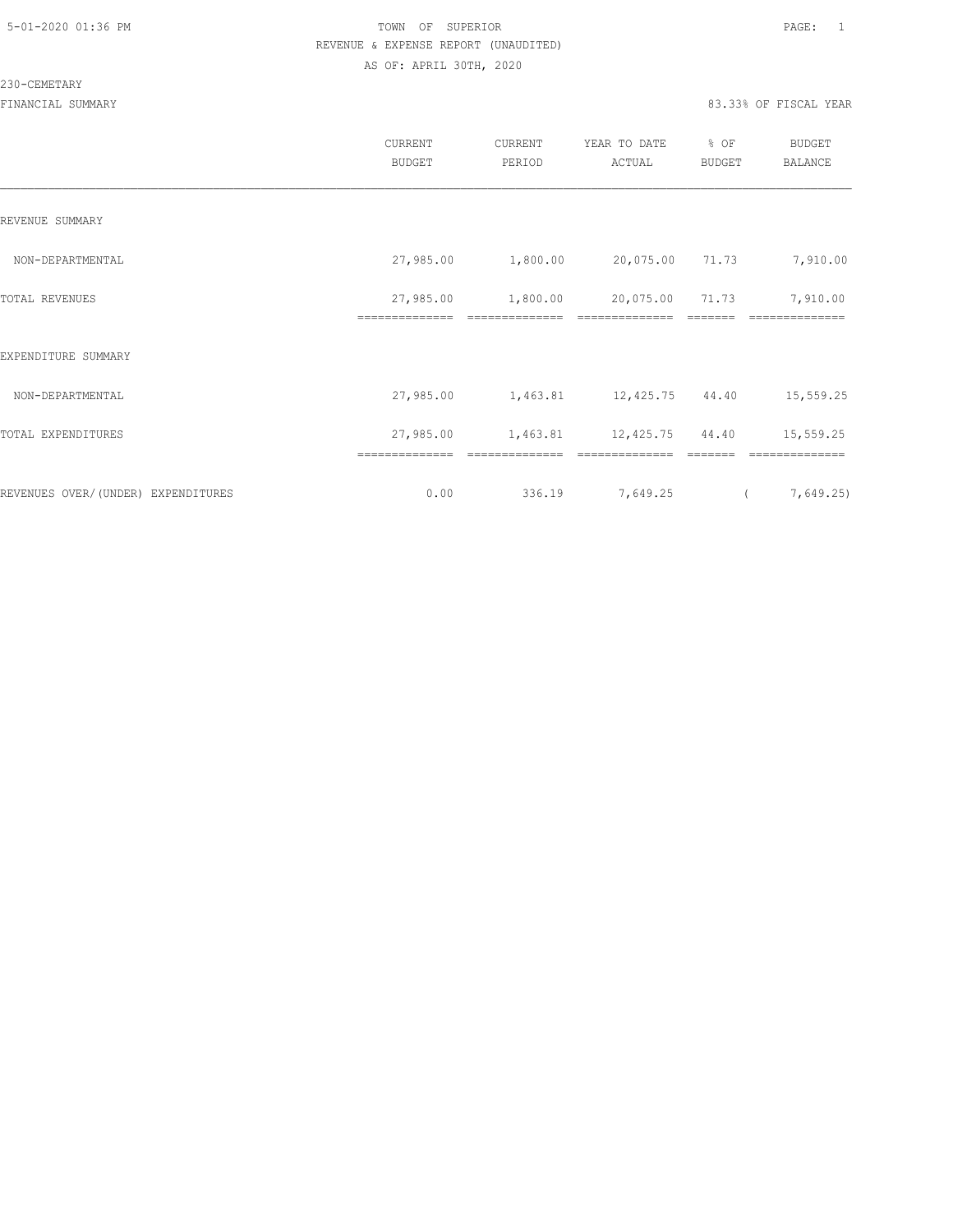## 300-HIGHWAY USERS REVENUE

|                                    | CURRENT<br><b>BUDGET</b>     | CURRENT<br>PERIOD | YEAR TO DATE<br>ACTUAL | % OF<br>BUDGET | <b>BUDGET</b><br><b>BALANCE</b> |
|------------------------------------|------------------------------|-------------------|------------------------|----------------|---------------------------------|
| REVENUE SUMMARY                    |                              |                   |                        |                |                                 |
| NON-DEPARTMENTAL                   | 885,386.00                   | 22,872.38         | 411,836.19 46.51       |                | 473,549.81                      |
| TOTAL REVENUES                     | 885,386.00<br>============== | 22,872.38         | 411,836.19             | 46.51          | 473,549.81                      |
| EXPENDITURE SUMMARY                |                              |                   |                        |                |                                 |
| NON-DEPARTMENTAL                   | 885,386.00                   | 11,478.16         | 359,205.21 40.57       |                | 526,180.79                      |
| TOTAL EXPENDITURES                 | 885,386.00                   | 11,478.16         | 359,205.21             | 40.57          | 526,180.79                      |
| REVENUES OVER/(UNDER) EXPENDITURES | 0.00                         | 11,394.22         | 52,630.98              | $\left($       | 52,630.98                       |
|                                    |                              |                   |                        |                |                                 |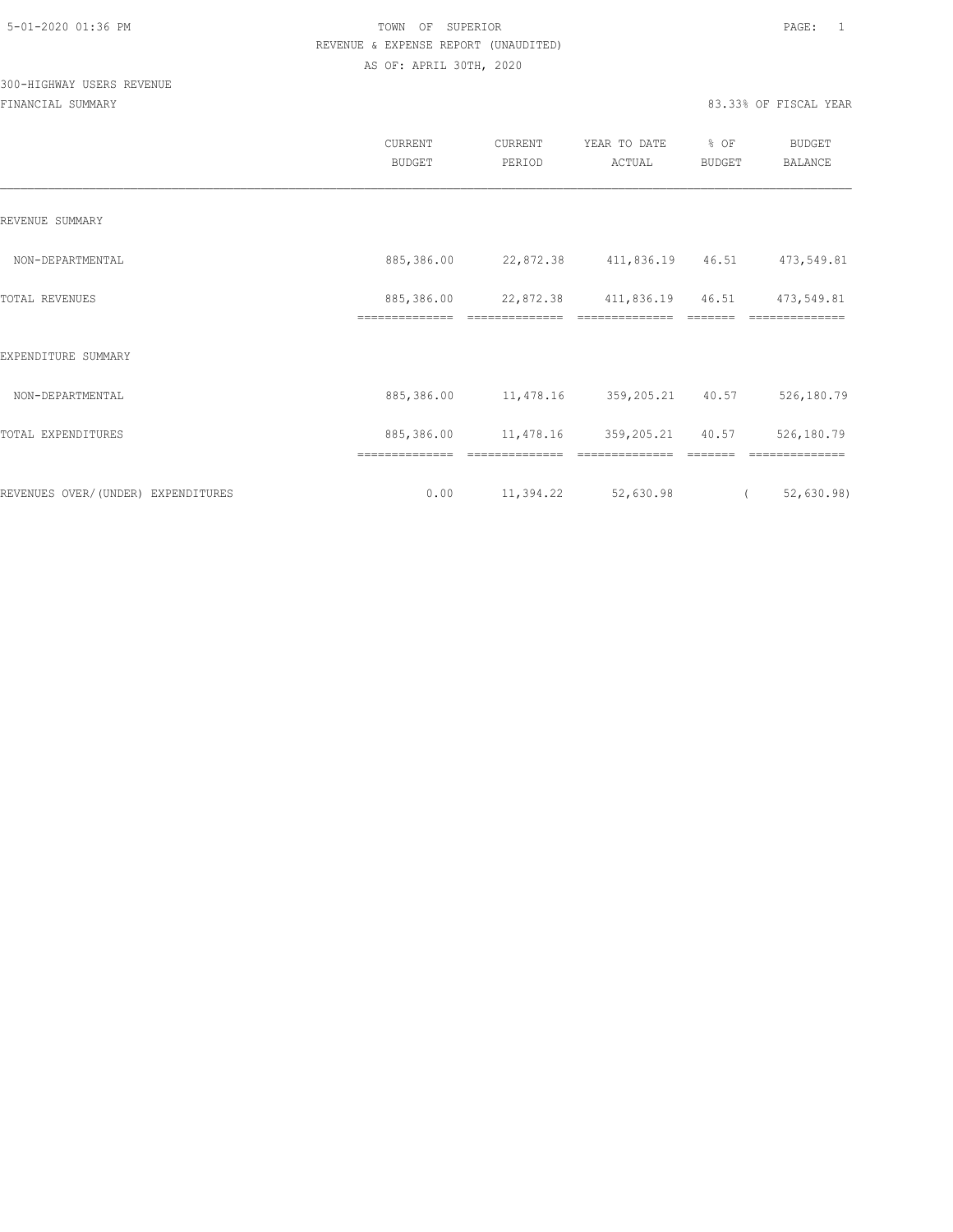310-EXCISE TAX

|                                    | <b>CURRENT</b><br><b>BUDGET</b> | CURRENT<br>PERIOD | YEAR TO DATE<br>ACTUAL                         | % OF<br>BUDGET | BUDGET<br><b>BALANCE</b>    |
|------------------------------------|---------------------------------|-------------------|------------------------------------------------|----------------|-----------------------------|
| REVENUE SUMMARY                    |                                 |                   |                                                |                |                             |
| NON-DEPARTMENTAL                   | 199,835.00                      |                   | 13, 185.59 123, 444.44 61.77                   |                | 76,390.56                   |
| TOTAL REVENUES                     | 199,835.00<br>--------------    |                   | 13, 185.59 123, 444.44 61.77<br>============== | -------        | 76,390.56<br>============== |
| EXPENDITURE SUMMARY                |                                 |                   |                                                |                |                             |
| NON-DEPARTMENTAL                   | 199,835.00                      | 2,505.50          | 164,062.06                                     | 82.10          | 35,772.94                   |
| TOTAL EXPENDITURES                 | 199,835.00                      | 2,505.50          | 164,062.06                                     | 82.10          | 35,772.94                   |
| REVENUES OVER/(UNDER) EXPENDITURES | 0.00                            |                   | $10,680.09$ ( $40,617.62$ )                    |                | 40,617.62                   |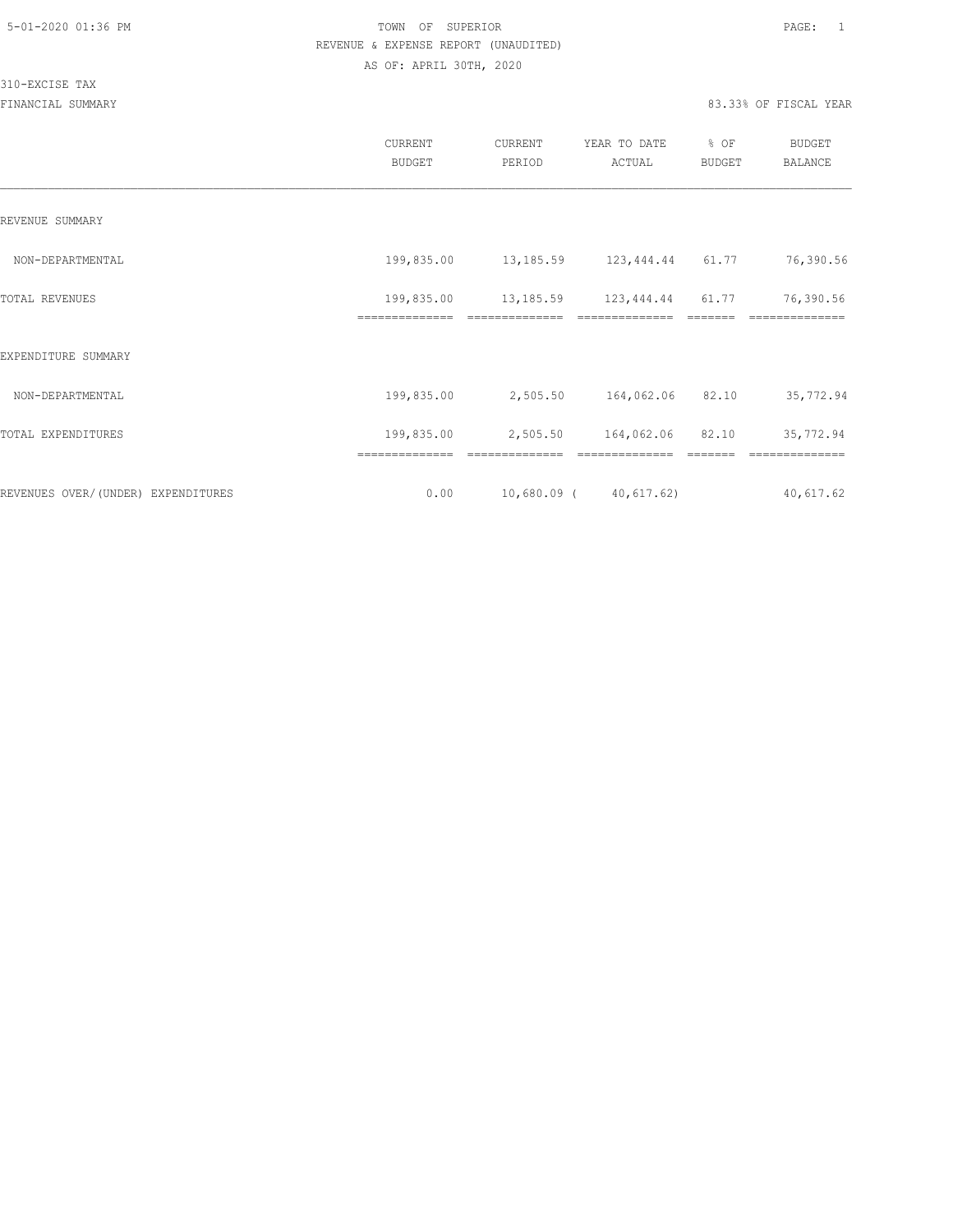# 320-LOCAL TRANS ASSISTANCE

|                                    | CURRENT<br><b>BUDGET</b> | CURRENT<br>PERIOD | YEAR TO DATE<br>ACTUAL | % OF<br>BUDGET | <b>BUDGET</b><br>BALANCE |
|------------------------------------|--------------------------|-------------------|------------------------|----------------|--------------------------|
| REVENUE SUMMARY                    |                          |                   |                        |                |                          |
| NON-DEPARTMENTAL                   | 0.00                     | 0.00              | 0.00                   | 0.00           | 0.00                     |
| TOTAL REVENUES                     | 0.00                     | 0.00              | 0.00                   | 0.00           | 0.00                     |
| EXPENDITURE SUMMARY                |                          |                   |                        |                |                          |
| NON-DEPARTMENTAL                   | 0.00                     | 0.00              | 0.00                   | 0.00           | 0.00                     |
| TOTAL EXPENDITURES                 | 0.00                     | 0.00              | 0.00                   | 0.00           | 0.00                     |
| REVENUES OVER/(UNDER) EXPENDITURES | 0.00                     | 0.00              | 0.00                   |                | 0.00                     |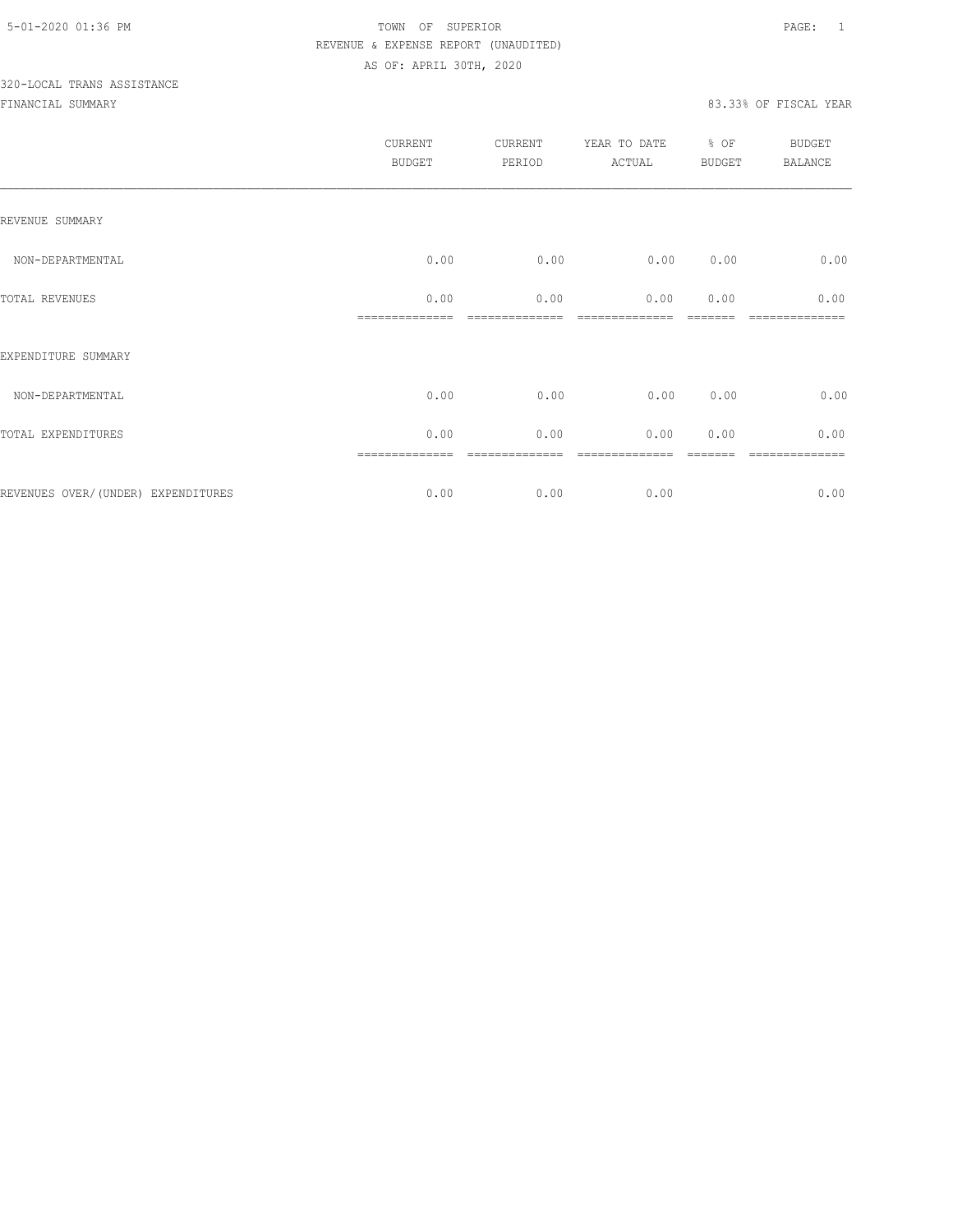#### 400-GADA BOND

|                                    | <b>CURRENT</b><br><b>BUDGET</b> | CURRENT<br>PERIOD | YEAR TO DATE<br>ACTUAL | % OF<br><b>BUDGET</b> | BUDGET<br><b>BALANCE</b> |
|------------------------------------|---------------------------------|-------------------|------------------------|-----------------------|--------------------------|
| REVENUE SUMMARY                    |                                 |                   |                        |                       |                          |
| NON-DEPARTMENTAL                   | 0.00                            | 0.00              | 0.00                   | 0.00                  | 0.00                     |
| TOTAL REVENUES                     | 0.00                            | 0.00              | 0.00                   | 0.00                  | 0.00                     |
| EXPENDITURE SUMMARY                |                                 |                   |                        |                       |                          |
| NON-DEPARTMENTAL                   | 0.00                            | 0.00              | 0.00                   | 0.00                  | 0.00                     |
| TOTAL EXPENDITURES                 | 0.00                            | 0.00              | 0.00                   | 0.00                  | 0.00                     |
| REVENUES OVER/(UNDER) EXPENDITURES | 0.00                            | 0.00              | 0.00                   |                       | =======<br>0.00          |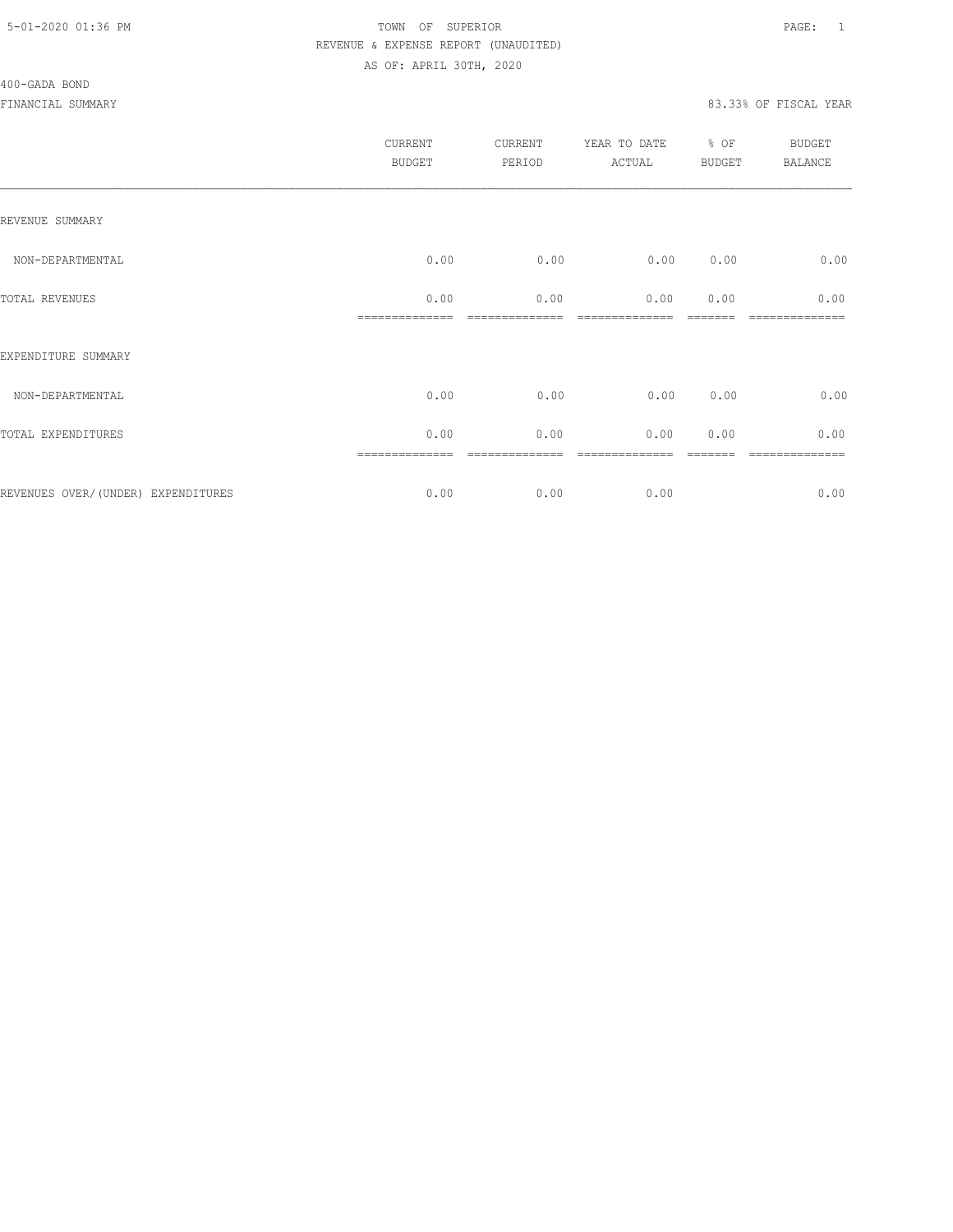#### 410-MPC BOND

| CURRENT<br><b>BUDGET</b> | CURRENT<br>PERIOD | YEAR TO DATE<br>ACTUAL | BUDGET | <b>BUDGET</b><br>BALANCE |
|--------------------------|-------------------|------------------------|--------|--------------------------|
|                          |                   |                        |        |                          |
| 0.00                     | 0.00              | 0.00                   | 0.00   | 0.00                     |
| 0.00                     | 0.00              | 0.00                   | 0.00   | 0.00                     |
|                          |                   |                        |        |                          |
| 0.00                     | 0.00              | 0.00                   | 0.00   | 0.00                     |
| 0.00                     | 0.00              | 0.00                   | 0.00   | 0.00                     |
| 0.00                     | 0.00              | 0.00                   |        | -----------<br>0.00      |
|                          | ==============    |                        |        | % OF                     |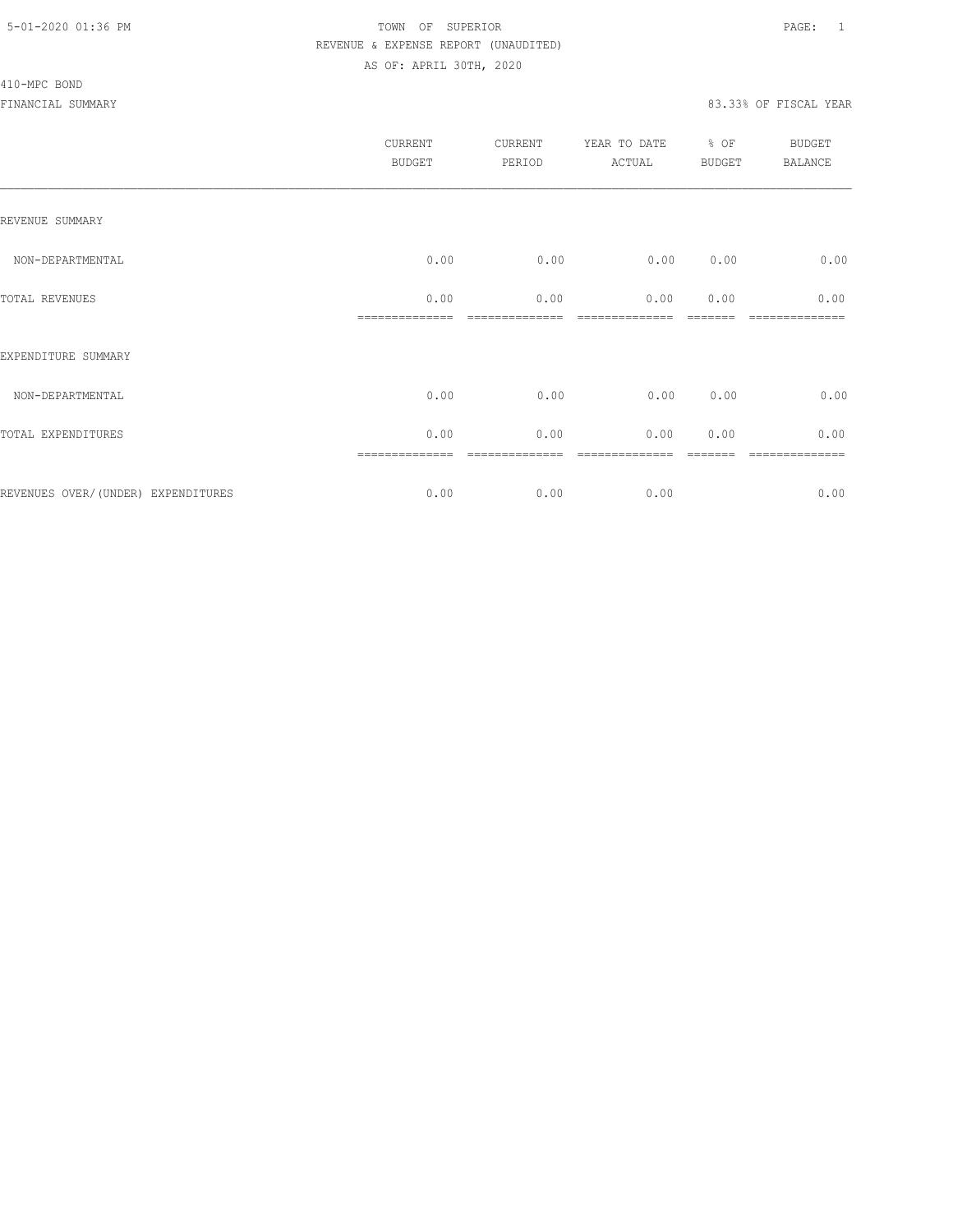#### 500-GRANTS

FINANCIAL SUMMARY 83.33% OF FISCAL YEAR

|                           | CURRENT<br><b>BUDGET</b>         | CURRENT<br>PERIOD | YEAR TO DATE<br>ACTUAL | % OF<br><b>BUDGET</b> | <b>BUDGET</b><br><b>BALANCE</b> |
|---------------------------|----------------------------------|-------------------|------------------------|-----------------------|---------------------------------|
| REVENUE SUMMARY           |                                  |                   |                        |                       |                                 |
| NON-DEPARTMENTAL          | 2, 145, 354.00                   | 0.00              | 0.00                   | 0.00                  | 2, 145, 354.00                  |
| POLICE GRANTS             | 0.00                             | 0.00              | 11,508.11              |                       | $0.00$ ( $11,508.11$ )          |
| FIRE GRANTS               | 0.00                             | 0.00              | 1,500.00               |                       | $0.00$ ( $1,500.00$ )           |
| RECREATION GRANTS         | 0.00                             | 0.00              | 284, 257.06            | $0.00$ (              | 284, 257.06)                    |
| CDBG 153-09 MAGMA CLUB    | 0.00                             | 0.00              | 0.00                   | 0.00                  | 0.00                            |
| DEPT OF COMM-STIMULUS     | 0.00                             | 0.00              | 0.00                   | 0.00                  | 0.00                            |
| PINAL COUNTY-STIMULUS     | 0.00                             | 0.00              | 0.00                   | 0.00                  | 0.00                            |
| AZ DEPT OF HOMELAND SRTY  | 0.00                             | 0.00              | 0.00                   | 0.00                  | 0.00                            |
| GOHS GRANT                | 0.00                             | 0.00              | 0.00                   | 0.00                  | 0.00                            |
| ENERGY EFFICIENCY GRANT   | 0.00                             | 0.00              | 0.00                   | 0.00                  | 0.00                            |
| TTAC GRANT                | 0.00                             | 0.00              | 0.00                   | 0.00                  | 0.00                            |
| CDBG 2011 WWTP            | 0.00                             | 0.00              | 0.00                   | 0.00                  | 0.00                            |
| PSSP GRANT                | 0.00                             | 0.00              | 0.00                   | 0.00                  | 0.00                            |
| RESOLUTION COPPER GIVING  | 0.00                             | 0.00              | 0.00                   | 0.00                  | 0.00                            |
| MISC                      | 0.00                             | 0.00              | 0.00                   | 0.00                  | 0.00                            |
| AIRPORT GRANTS            | 0.00                             | 0.00              | 0.00                   | 0.00                  | 0.00                            |
| FIRE TRUCK RESTORATION    | 0.00                             | 0.00              | 0.00                   | 0.00                  | 0.00                            |
| 4TH OF JULY               | 0.00                             | 0.00              | 0.00                   | 0.00                  | 0.00                            |
| FIREHOUSE SUBS CONTRIBUTI | 0.00                             | 0.00              | 0.00                   | 0.00                  | 0.00                            |
| ECONOMIC DEVELOPMENT      | 0.00                             | 0.00              | 0.00                   | 0.00                  | 0.00                            |
| CONTINGENCY               | 0.00                             | 0.00              | 0.00                   | 0.00                  | 0.00                            |
| <b>TOTAL REVENUES</b>     | 2,145,354.00                     | 0.00              | 297, 265.17            | 13.86                 | 1,848,088.83                    |
|                           | -------------------------------- |                   |                        |                       |                                 |

#### EXPENDITURE SUMMARY

| NON-DEPARTMENTAL          | 2, 145, 354.00 | 0.00      | 0.00       | 0.00     | 2, 145, 354.00 |
|---------------------------|----------------|-----------|------------|----------|----------------|
| POLICE GRANTS             | 0.00           | 22,833.97 | 30,014.58  | $0.00$ ( | 30,014.58)     |
| FIRE GRANTS               | 0.00           | 0.00      | 22,692.59  | $0.00$ ( | 22,692.59      |
| RECREATION GRANTS         | 0.00           | 1,584.00  | 240,426.26 | 0.00(    | 240, 426.26)   |
| CDBG 153-09 MAGMA CLUB    | 0.00           | 0.00      | 0.00       | 0.00     | 0.00           |
| DEPT OF COMM-STIMULUS     | 0.00           | 0.00      | 0.00       | 0.00     | 0.00           |
| PINAL COUNTY-STIMULUS     | 0.00           | 0.00      | 0.00       | 0.00     | 0.00           |
| AZ DEPT OF HOMELAND SRTY  | 0.00           | 0.00      | 0.00       | 0.00     | 0.00           |
| GOHS GRANT                | 0.00           | 0.00      | 0.00       | 0.00     | 0.00           |
| ENERGY EFFICIENCY GRANT   | 0.00           | 0.00      | 0.00       | 0.00     | 0.00           |
| TTAC GRANT                | 0.00           | 0.00      | 0.00       | 0.00     | 0.00           |
| CDBG 2011 WWTP            | 0.00           | 0.00      | 0.00       | 0.00     | 0.00           |
| PSSP GRANT                | 0.00           | 0.00      | 0.00       | 0.00     | 0.00           |
| RESOLUTION COPPER GIVING  | 0.00           | 0.00      | 0.00       | 0.00     | 0.00           |
| MISC                      | 0.00           | 0.00      | 0.00       | 0.00     | 0.00           |
| AIRPORT GRANTS            | 0.00           | 0.00      | 0.00       | 0.00     | 0.00           |
| FIRE TRUCK RESTORATION    | 0.00           | 0.00      | 0.00       | 0.00     | 0.00           |
| 4TH OF JULY               | 0.00           | 0.00      | 0.00       | 0.00     | 0.00           |
| FIREHOUSE SUBS CONTRIBUTI | 0.00           | 0.00      | 0.00       | 0.00     | 0.00           |
| ECONOMIC DEVELOPMENT      | 0.00           | 0.00      | 0.00       | 0.00     | 0.00           |
|                           |                |           |            |          |                |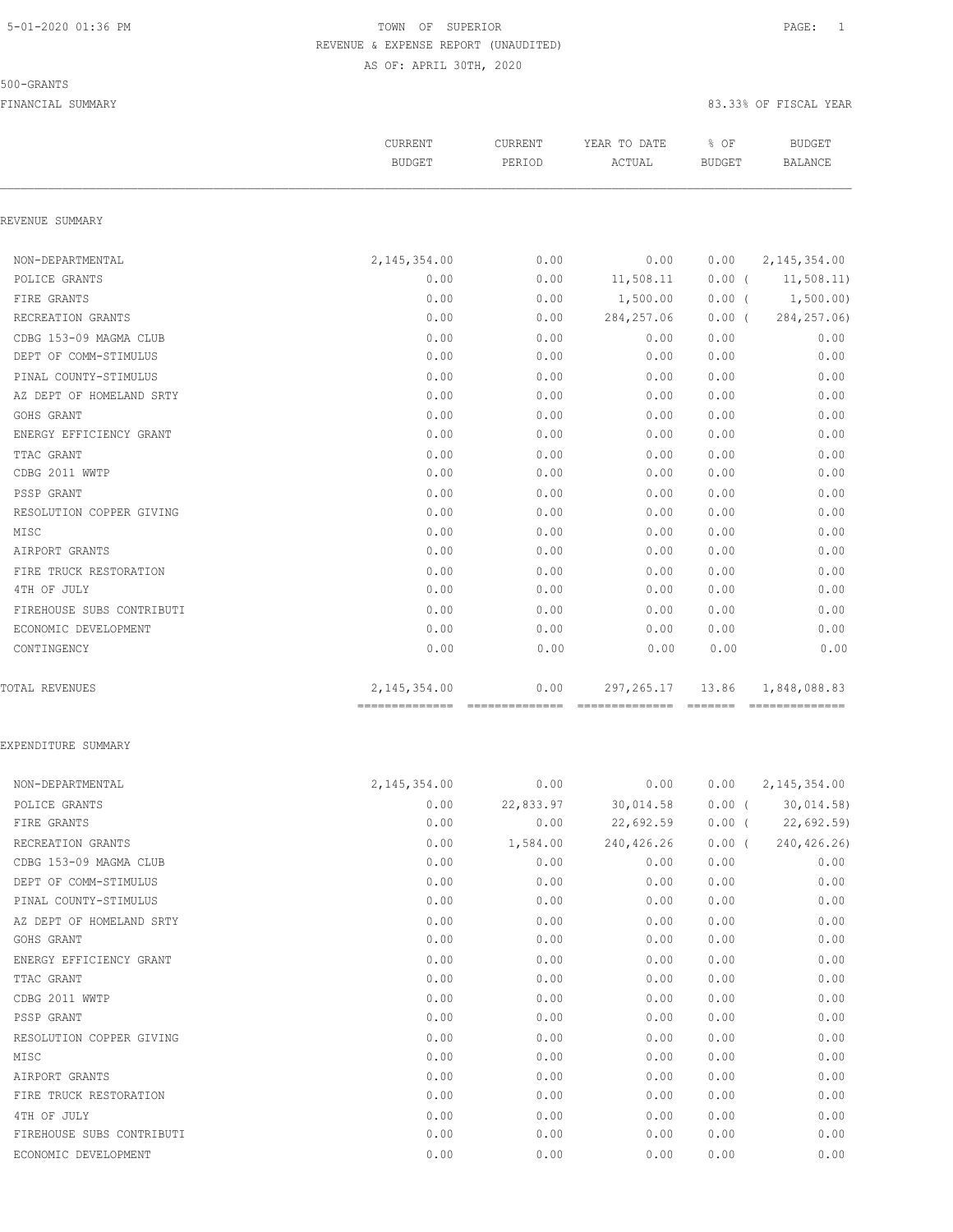500-GRANTS

|                                    | <b>CURRENT</b><br><b>BUDGET</b> | CURRENT<br>PERIOD | YEAR TO DATE<br>ACTUAL | % OF<br>BUDGET | BUDGET<br>BALANCE |
|------------------------------------|---------------------------------|-------------------|------------------------|----------------|-------------------|
| CONTINGENCY                        | 0.00                            | 0.00              | 0.00                   | 0.00           | 0.00              |
| TOTAL EXPENDITURES                 | 2,145,354.00                    | 24,417.97         | 293, 133. 43 13. 66    |                | 1,852,220.57      |
| REVENUES OVER/(UNDER) EXPENDITURES | 0.00                            | 24,417.97)        | 4,131.74               |                | 4, 131.74)        |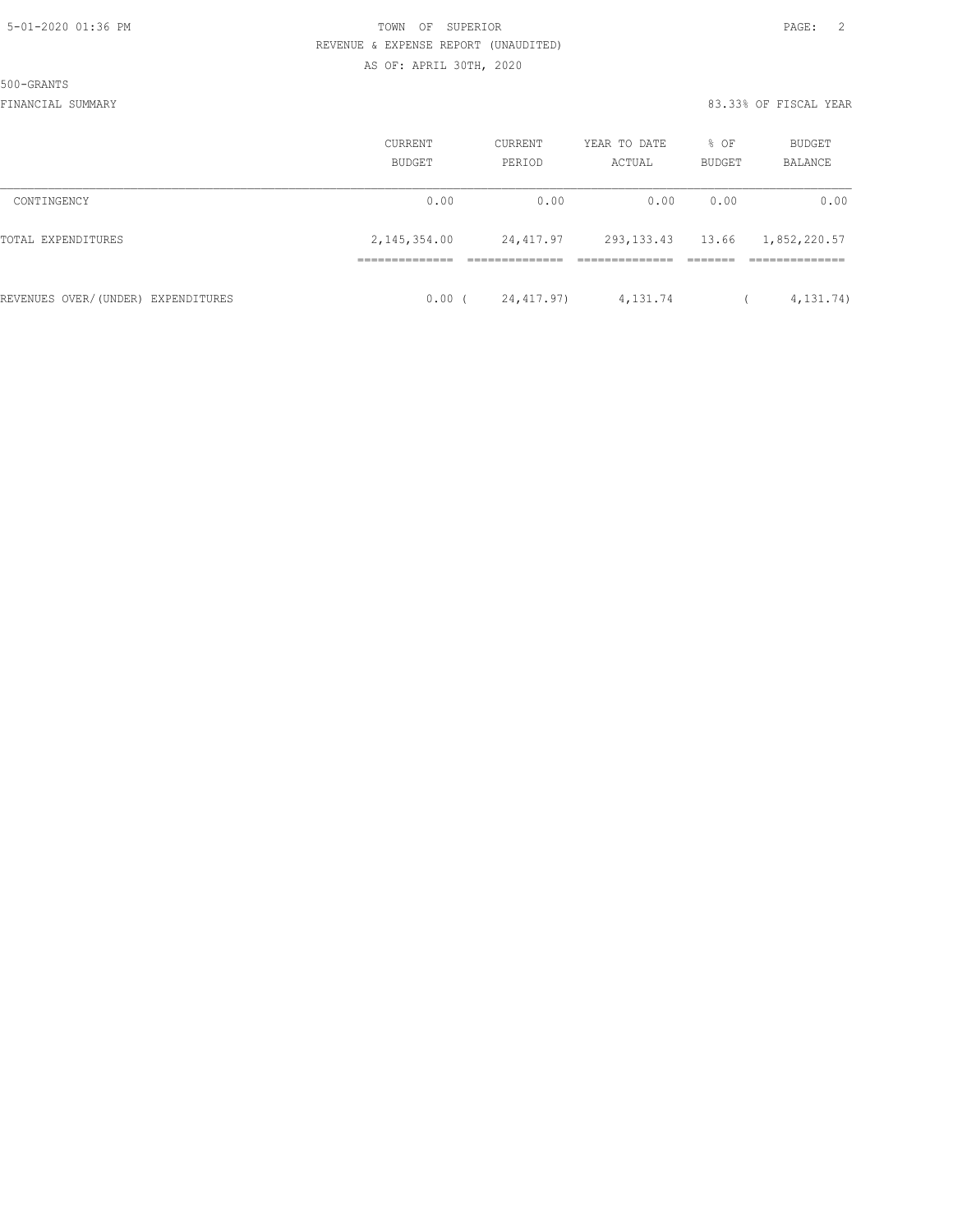|                                    | CURRENT<br><b>BUDGET</b> | CURRENT<br>PERIOD | YEAR TO DATE<br>ACTUAL          | % OF<br><b>BUDGET</b> | <b>BUDGET</b><br><b>BALANCE</b> |
|------------------------------------|--------------------------|-------------------|---------------------------------|-----------------------|---------------------------------|
| REVENUE SUMMARY                    |                          |                   |                                 |                       |                                 |
|                                    |                          |                   |                                 |                       |                                 |
| NON-DEPARTMENTAL                   | 0.00                     | 0.00              | 0.00                            | 0.00                  | 0.00                            |
| RC EMERGENCY SERV-FIRE             | 0.00                     | 0.00              | 99,500.00                       | $0.00$ (              | 99,500.00)                      |
| RC EMERGENCY SERV-POLICE           | 200,000.00               | 0.00              | 100,500.00                      | 50.25                 | 99,500.00                       |
| <b>TOTAL REVENUES</b>              | 200,000.00               | 0.00              | 200,000.00                      | 100.00                | 0.00                            |
|                                    | ==============           |                   |                                 |                       |                                 |
| EXPENDITURE SUMMARY                |                          |                   |                                 |                       |                                 |
| RC EMERGENCY SERV-FIRE             | 99,500.00                | 474.02            | 41,396.23                       | 41.60                 | 58,103.77                       |
| RC EMERGENCY SERV-POLICE           | 100,500.00               | 1,768.85          | 79,373.93                       | 78.98                 | 21,126.07                       |
| TOTAL EXPENDITURES                 | 200,000.00               |                   | 2, 242.87 120, 770.16           | 60.39                 | 79,229.84                       |
|                                    |                          |                   |                                 |                       |                                 |
| REVENUES OVER/(UNDER) EXPENDITURES |                          |                   | $0.00$ ( $2,242.87$ ) 79,229.84 | $\sqrt{2}$            | 79,229.84)                      |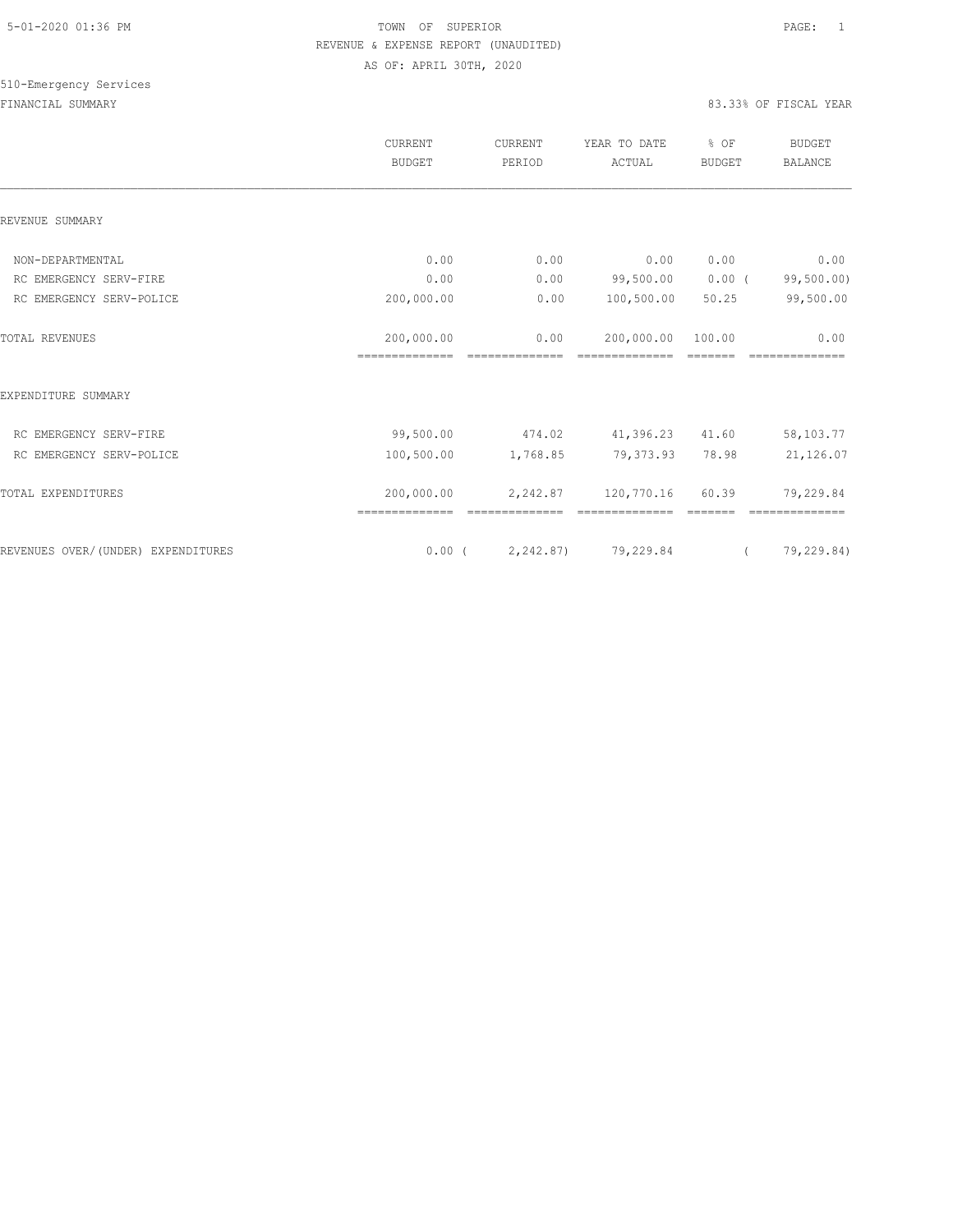|                                    | CURRENT<br><b>BUDGET</b> | CURRENT<br>PERIOD | YEAR TO DATE<br>ACTUAL | % OF<br><b>BUDGET</b> | <b>BUDGET</b><br><b>BALANCE</b> |
|------------------------------------|--------------------------|-------------------|------------------------|-----------------------|---------------------------------|
| REVENUE SUMMARY                    |                          |                   |                        |                       |                                 |
| MAYOR & COUNCIL                    | 300,000.00               | 0.00              | 500,000.00             | 166.67 (              | 200,000,00)                     |
| RECREATION                         | 200,000.00               | 0.00              | 0.00                   | 0.00                  | 200,000.00                      |
| ECONOMIC DEVELOPMENT               | 100,000.00               | 0.00              | 350,000.00             | $350.00$ (            | 250,000.00)                     |
| <b>TOTAL REVENUES</b>              | 600,000.00               | 0.00              | 850,000.00             | 141.67 (              | 250,000.00)                     |
| EXPENDITURE SUMMARY                |                          |                   |                        |                       |                                 |
| MAYOR & COUNCIL                    | 300,000.00               | 3,777.25          | 98,326.25              | 32.78                 | 201,673.75                      |
| RECREATION                         | 200,000.00               | 277.78            | 227,778.42             | $113.89$ (            | 27,778.42)                      |
| ECONOMIC DEVELOPMENT               | 100,000.00               | 0.00              | 100,000.00             | 100.00                | 0.00                            |
| TOTAL EXPENDITURES                 | 600,000.00               | 4,055.03          | 426,104.67             | 71.02                 | 173,895.33                      |
| REVENUES OVER/(UNDER) EXPENDITURES | $0.00$ (                 | 4,055.03          | 423,895.33             |                       | 423,895.33)                     |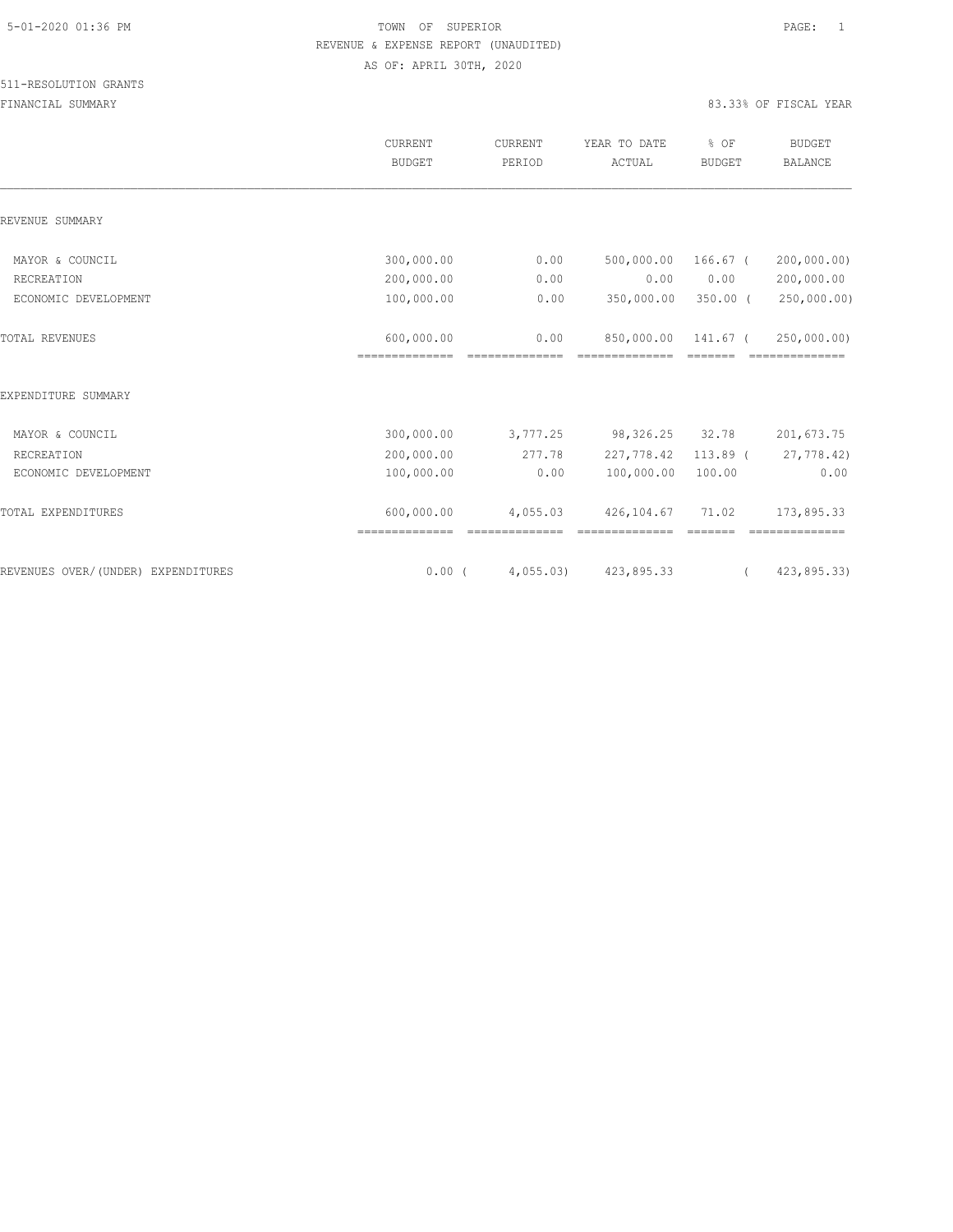FINANCIAL SUMMARY 83.33% OF FISCAL YEAR

|                     | CURRENT<br><b>BUDGET</b> | CURRENT<br>PERIOD | YEAR TO DATE<br>ACTUAL | % OF<br><b>BUDGET</b> | <b>BUDGET</b><br><b>BALANCE</b> |
|---------------------|--------------------------|-------------------|------------------------|-----------------------|---------------------------------|
| REVENUE SUMMARY     |                          |                   |                        |                       |                                 |
| NON-DEPARTMENTAL    | 0.00                     | 0.00              | 0.00                   | 0.00                  | 0.00                            |
| TOTAL REVENUES      | 0.00                     | 0.00              | 0.00                   | 0.00                  | 0.00                            |
| EXPENDITURE SUMMARY |                          |                   |                        |                       |                                 |
| NON-DEPARTMENTAL    | 0.00                     | 0.00              | 0.00                   | 0.00                  | 0.00                            |
| TOTAL EXPENDITURES  | 0.00                     | 0.00              | 0.00                   | 0.00                  | 0.00                            |
|                     |                          |                   |                        |                       |                                 |

REVENUES OVER/(UNDER) EXPENDITURES 6.00 0.00 0.00 0.00 0.00 0.00 0.00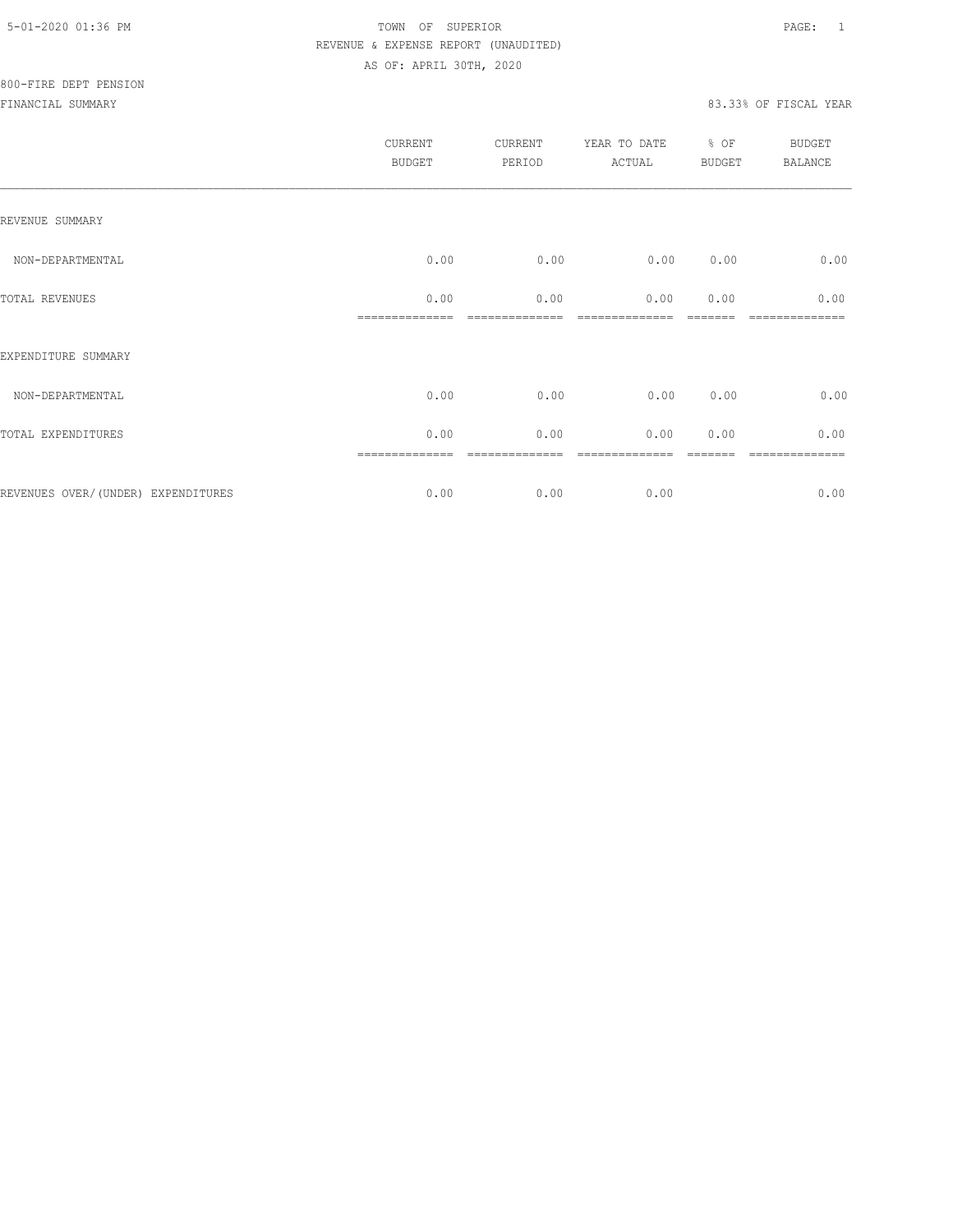#### 810-LGIP

|                                     | CURRENT<br><b>BUDGET</b> | CURRENT<br>PERIOD | YEAR TO DATE % OF<br>ACTUAL | <b>BUDGET</b> | <b>BUDGET</b><br><b>BALANCE</b> |
|-------------------------------------|--------------------------|-------------------|-----------------------------|---------------|---------------------------------|
| REVENUE SUMMARY                     |                          |                   |                             |               |                                 |
| NON-DEPARTMENTAL                    | 0.00                     | 0.00              | 0.00                        | 0.00          | 0.00                            |
| TOTAL REVENUES                      | 0.00                     | 0.00              | 0.00                        | 0.00          | 0.00                            |
| EXPENDITURE SUMMARY                 |                          |                   |                             |               |                                 |
| NON-DEPARTMENTAL                    | 0.00                     | 0.00              | 0.00                        | 0.00          | 0.00                            |
| TOTAL EXPENDITURES                  | 0.00                     | 0.00              | 0.00                        | 0.00          | 0.00                            |
|                                     | ==============           | ----------        |                             |               | ============                    |
| REVENUES OVER/ (UNDER) EXPENDITURES | 0.00                     | 0.00              | 0.00                        |               | 0.00                            |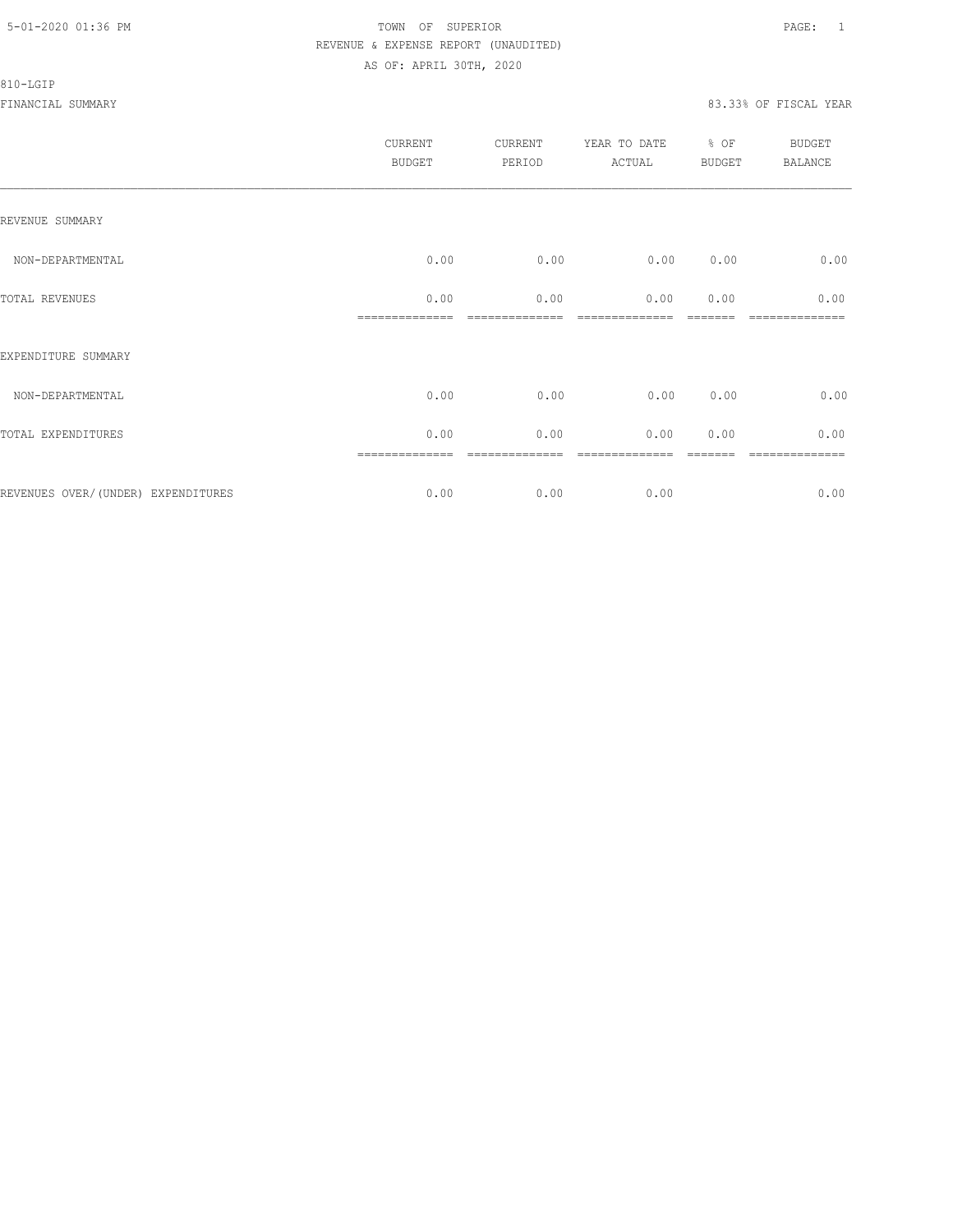|                                    | CURRENT<br><b>BUDGET</b> | CURRENT<br>PERIOD | YEAR TO DATE<br>ACTUAL | $%$ OF<br><b>BUDGET</b> | <b>BUDGET</b><br><b>BALANCE</b> |
|------------------------------------|--------------------------|-------------------|------------------------|-------------------------|---------------------------------|
| REVENUE SUMMARY                    |                          |                   |                        |                         |                                 |
| NON-DEPARTMENTAL                   | 0.00                     | 0.00              | 0.00                   | 0.00                    | 0.00                            |
| TOTAL REVENUES                     | 0.00                     | 0.00              | 0.00                   | 0.00                    | 0.00                            |
| EXPENDITURE SUMMARY                |                          |                   |                        |                         |                                 |
| NON-DEPARTMENTAL                   | 0.00                     | 0.00              | 0.00                   | 0.00                    | 0.00                            |
| TOTAL EXPENDITURES                 | 0.00                     | 0.00              | 0.00                   | 0.00                    | 0.00                            |
|                                    |                          |                   |                        |                         |                                 |
| REVENUES OVER/(UNDER) EXPENDITURES | 0.00                     | 0.00              | 0.00                   |                         | 0.00                            |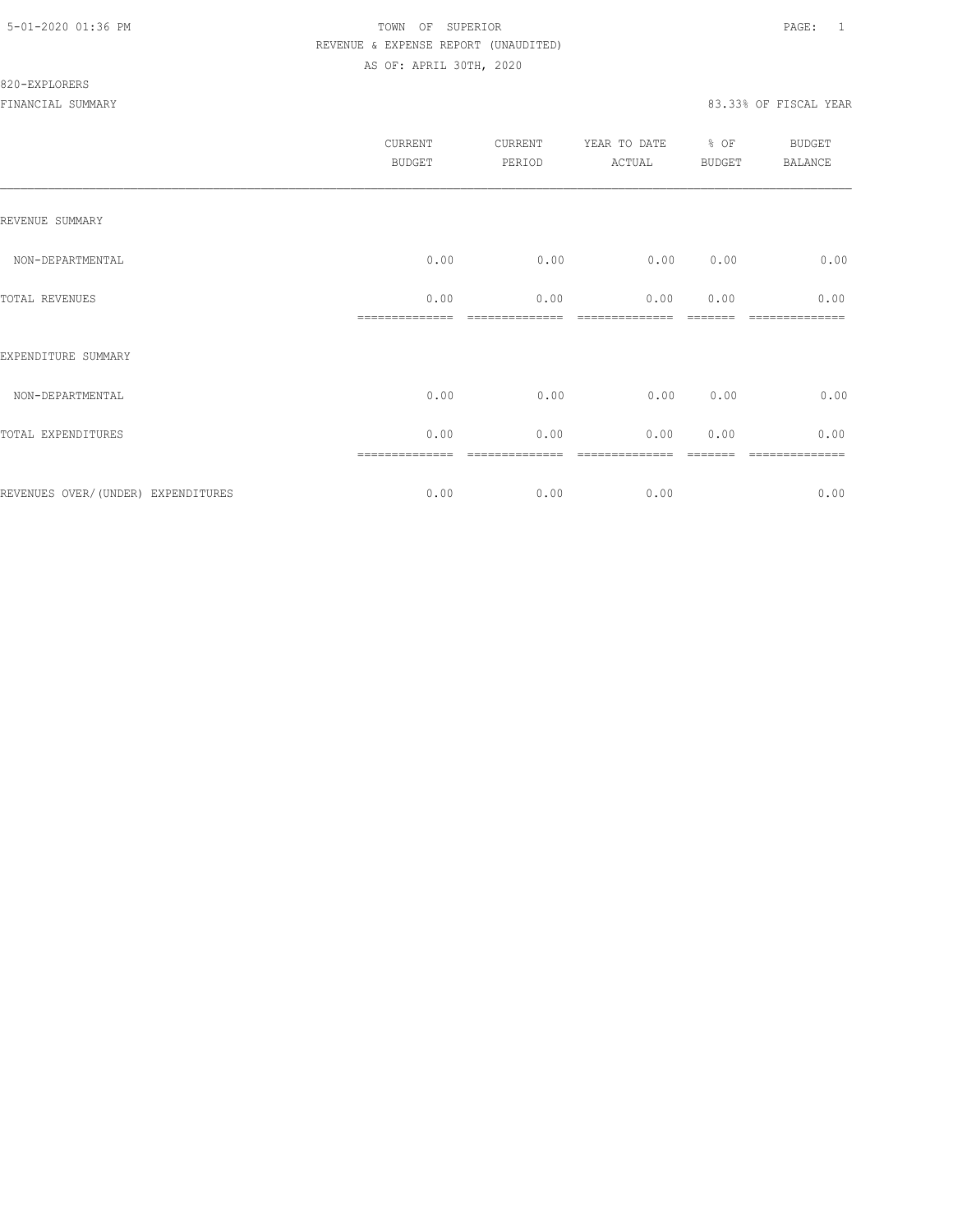830-TOYS FOR TOTS

|                                    | CURRENT<br><b>BUDGET</b> | CURRENT<br>PERIOD | YEAR TO DATE<br>ACTUAL      | % OF<br>BUDGET    | BUDGET<br>BALANCE |
|------------------------------------|--------------------------|-------------------|-----------------------------|-------------------|-------------------|
| REVENUE SUMMARY                    |                          |                   |                             |                   |                   |
| NON-DEPARTMENTAL                   | 0.00                     | 0.00              | 2,375.00 0.00 (2,375.00)    |                   |                   |
| TOTAL REVENUES                     | 0.00                     | 0.00              |                             | 2,375.00 0.00 (   | 2,375.00)         |
| EXPENDITURE SUMMARY                |                          |                   |                             |                   |                   |
| NON-DEPARTMENTAL                   | 0.00                     | 0.00              | $1,856.03$ 0.00 ( 1,856.03) |                   |                   |
| TOTAL EXPENDITURES                 | 0.00                     | 0.00              |                             | $1,856.03$ 0.00 ( | 1,856.03)         |
| REVENUES OVER/(UNDER) EXPENDITURES | 0.00                     | 0.00              | 518.97                      | $\left($          | 518.97)           |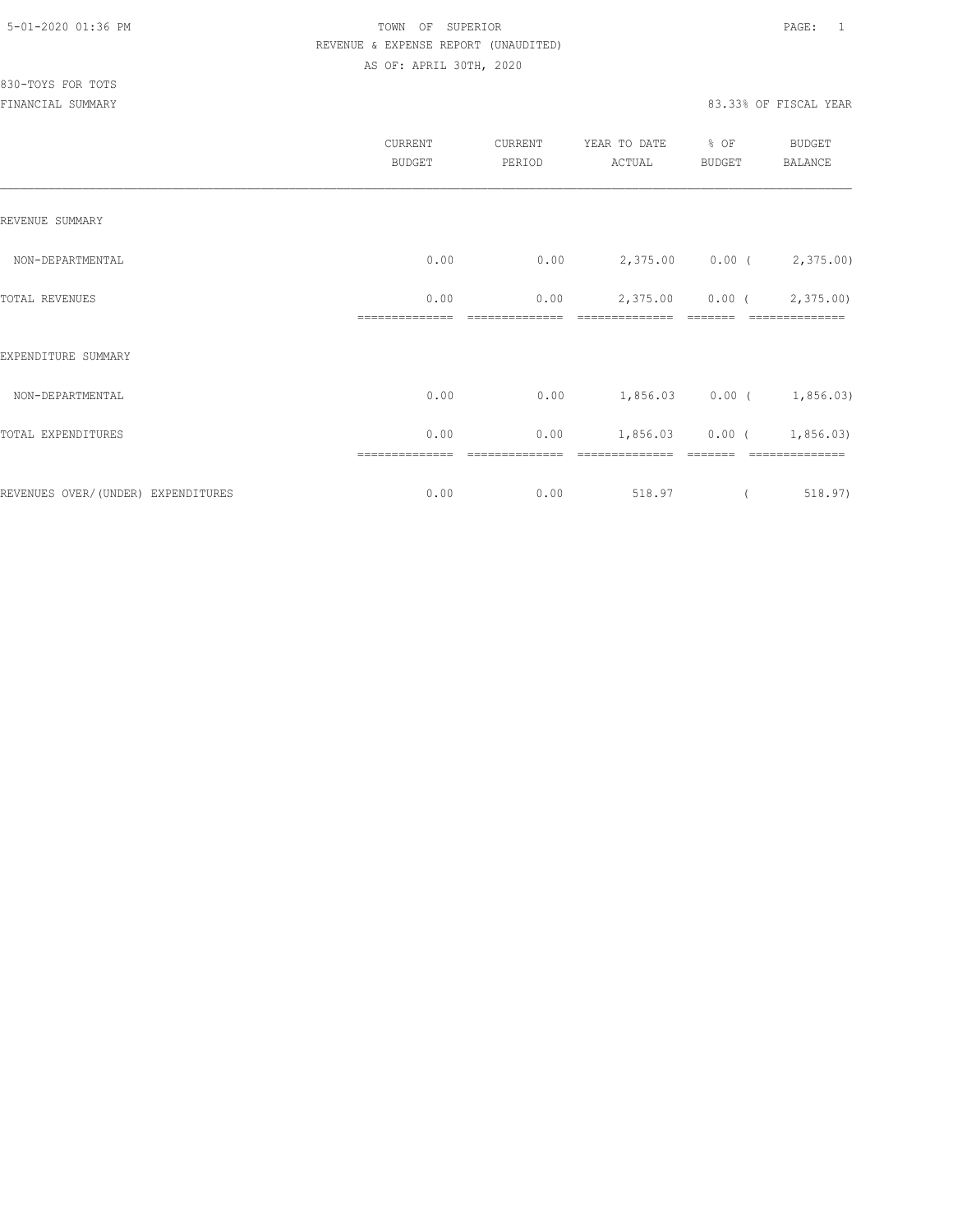|                                    | CURRENT<br>BUDGET | CURRENT<br>PERIOD | YEAR TO DATE<br>ACTUAL | % OF<br>BUDGET | BUDGET<br><b>BALANCE</b> |
|------------------------------------|-------------------|-------------------|------------------------|----------------|--------------------------|
| REVENUE SUMMARY                    |                   |                   |                        |                |                          |
| TOTAL REVENUES                     | 0.00              | 0.00              | 0.00                   | 0.00           | 0.00                     |
| EXPENDITURE SUMMARY                |                   |                   |                        |                |                          |
| NON-DEPARTMENTAL                   | 0.00              | 0.00              | 0.00                   | 0.00           | 0.00                     |
| TOTAL EXPENDITURES                 | 0.00              | 0.00              | 0.00                   | 0.00           | 0.00                     |
| REVENUES OVER/(UNDER) EXPENDITURES | 0.00              | 0.00              | 0.00                   |                | 0.00                     |